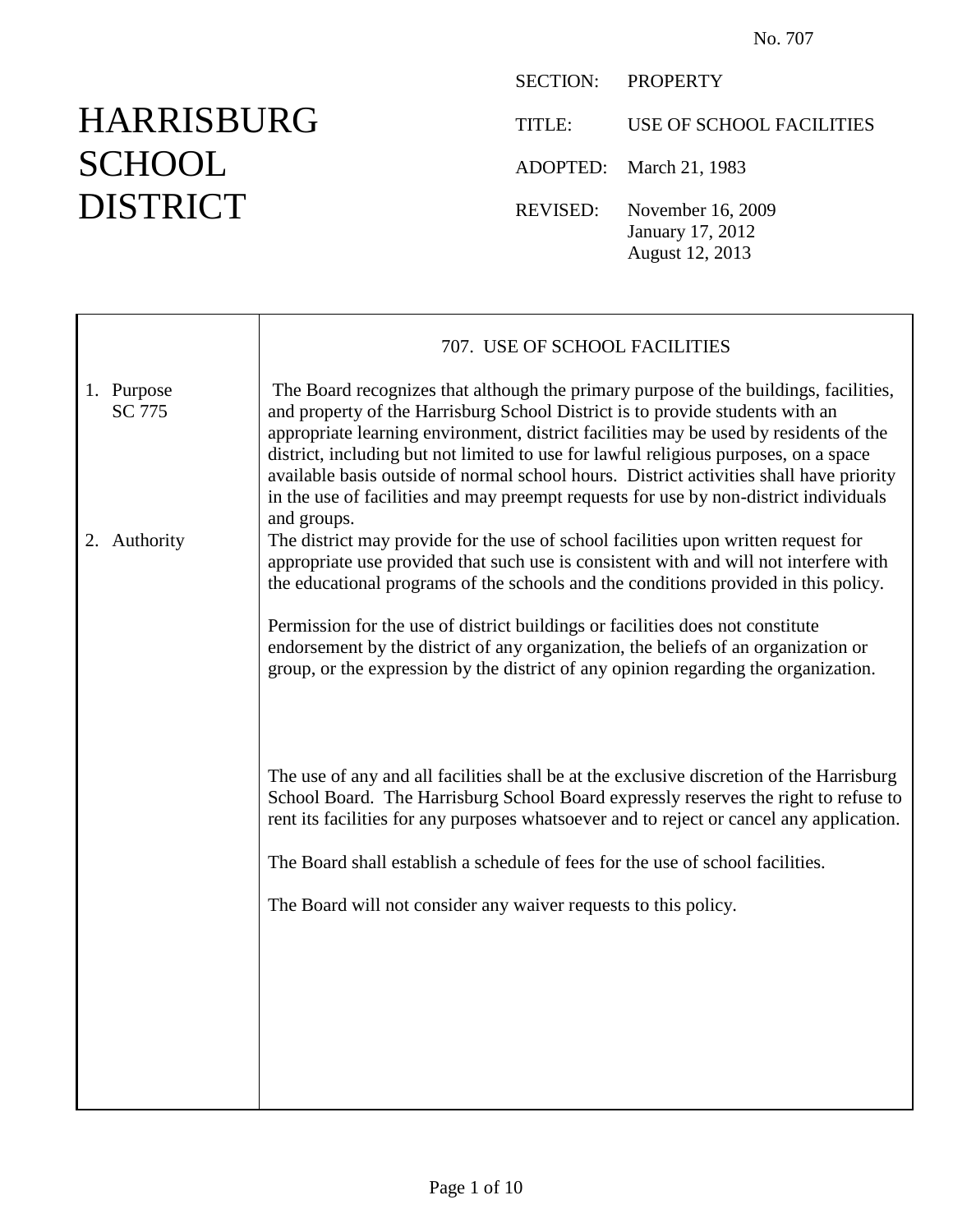| 3. Guidelines | All requests for the use of any of the school district's facilities must be directed to<br>the Office of the Business Manager. Requests must be made on the district's Use of<br>Facilities Form, which must be signed by an officer or authorized representative of<br>the group or organization making the request. All requests should be received by the<br>Business Office at least thirty (30) days in advance of the intended use. Requests<br>received less than thirty (30) days prior to the intended use may result in the denial<br>of the application. Applications will not be considered received if they are not<br>complete. Incomplete applications will be returned. |
|---------------|-----------------------------------------------------------------------------------------------------------------------------------------------------------------------------------------------------------------------------------------------------------------------------------------------------------------------------------------------------------------------------------------------------------------------------------------------------------------------------------------------------------------------------------------------------------------------------------------------------------------------------------------------------------------------------------------|
|               | District facilities may not be used for private or individual gains.                                                                                                                                                                                                                                                                                                                                                                                                                                                                                                                                                                                                                    |
|               | A custodian and/or district representative will open and close the building; have<br>charge of heating and ventilation; and monitoring the use of district property. The<br>custodian shall not be expected to assist in any work that is not part of his/her<br>regular duties. A custodian must be present during the entire event.                                                                                                                                                                                                                                                                                                                                                   |
|               | Arrangements for district prepared meals will be made through the Director of Food<br>Service. If a kitchen is needed, a cafeteria employee must be on duty during the<br>event. A fee will be charged for the cafeteria employee's time.                                                                                                                                                                                                                                                                                                                                                                                                                                               |
|               | Proper adult supervision must be provided at all times that school age people are<br>involved. At any event with over one hundred (100) people present, police<br>protection and traffic direction must be secured and paid for by the renter. The<br>school district reserves the right to supervise any even held on district property.                                                                                                                                                                                                                                                                                                                                               |
|               | Only district equipment that has been approved in advance of the event may be used<br>and only for its intended purpose. District equipment may not be moved or relocated<br>without express permission from the District and at no time may leave the building.<br>The renter is responsible for all theft, damage, or destruction of school property and<br>upon demand shall reimburse the district for such theft, damage, or destruction at<br>replacement cost.                                                                                                                                                                                                                   |
|               | Food or beverages shall be sold, served, and consumed only in the cafeteria or in<br>areas designated by the district. Food or beverages are prohibited in the<br>gymnasiums, auditoriums, and classrooms.                                                                                                                                                                                                                                                                                                                                                                                                                                                                              |
|               | Anyone using district facilities is responsible for making sure that they are cleaned<br>and returned to the district in the same condition that they were received.                                                                                                                                                                                                                                                                                                                                                                                                                                                                                                                    |
|               | <b>Prohibited Use</b>                                                                                                                                                                                                                                                                                                                                                                                                                                                                                                                                                                                                                                                                   |
|               | Users of school facilities shall comply with district policies which prohibit:<br>1. The possession or consumption of alcoholic substances<br>The use of tobacco products<br>2.                                                                                                                                                                                                                                                                                                                                                                                                                                                                                                         |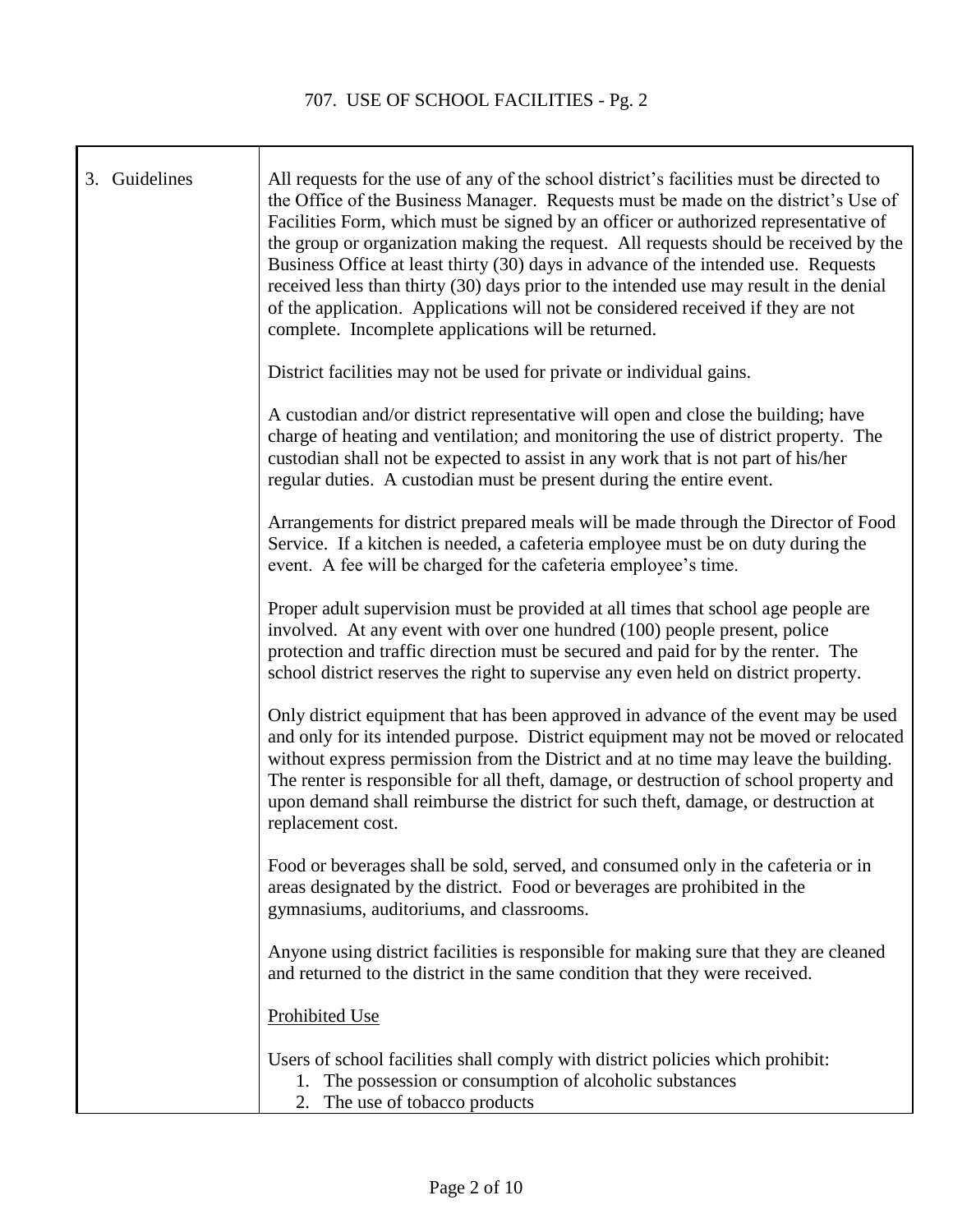## 707. USE OF SCHOOL FACILITIES - Pg. 3

| 3. The use of controlled substances                                                                                                                   |
|-------------------------------------------------------------------------------------------------------------------------------------------------------|
| The possession of actual or look-alike weapons including any loaded or<br>4.                                                                          |
| unloaded firearm (including pellet guns, BB guns); mace/pepper sprany; an<br>explosive device of any kind; Bowie knife, Dirk knife, lock-blade knife, |
| hunting knife, or any knife; or any other tool or instrument that is not                                                                              |
| reasonably related to education, including but not limited to chains, brass                                                                           |
| knuckles, night-sticks, ax handles, razors, etc.                                                                                                      |
| 5. Gambling, games of chance, lotteries, raffles or other activities requiring a                                                                      |
| license under the Local Option Small Games of Chance Act, unless such                                                                                 |
| activity has been expressly approved by the School Board                                                                                              |
| 6. Use of firecrackers or any flammable object                                                                                                        |
| 7. Any illegal activity.                                                                                                                              |
| Classifications                                                                                                                                       |
| The classification scheme established in this policy will be used in determining fees                                                                 |
| and other requirements                                                                                                                                |
| <b>Class I – District Sponsored Activities</b>                                                                                                        |
| Class I activities are those that are directly sponsored by the district. They include                                                                |
| activities such as school programs (open houses, concerts by school organizations,                                                                    |
| etc.), college fairs, science fairs, interscholastic and intramural athletic events, and                                                              |
| approved clubs. As a district sponsored activity, no building, custodial, security, or                                                                |
| site manager fees will be charged and an insurance certificate will not be necessary.                                                                 |
| A list of any non-district individuals acting in a volunteer capacity must e submitted                                                                |
| to the building principal prior to the activity taking place.                                                                                         |
| Class II – District Recognized Groups Acting in Direct Support of the District                                                                        |
| Groups in Class II are those that are directly supporting district activities and include                                                             |
| alumni organizations, PTAs, and formally recognized booster groups. Building use                                                                      |
| fees will not be charged to these groups. Custodial, security, and site manager fees                                                                  |
| will be charged when the activity occurs outside of the normally scheduled work                                                                       |
| hours. In addition, the district will extend its property and liability insurance                                                                     |
| coverage to groups designated in Class II. To be considered a Class II organization,                                                                  |
| booster groups and PTAs must receive formal designation by the Board.                                                                                 |
| Class III – Community Service Groups                                                                                                                  |
| Class III represents non-profit organizations that provide services to the                                                                            |
| communities within the Harrisburg School District and include Boys and Girls Club                                                                     |
| of Harrisburg, community recreation organizations, and other non-profit community                                                                     |
| service groups, regardless of any religious affiliation. Class III organizations will                                                                 |
| be provided use of district facilities without charge, but will be required to pay                                                                    |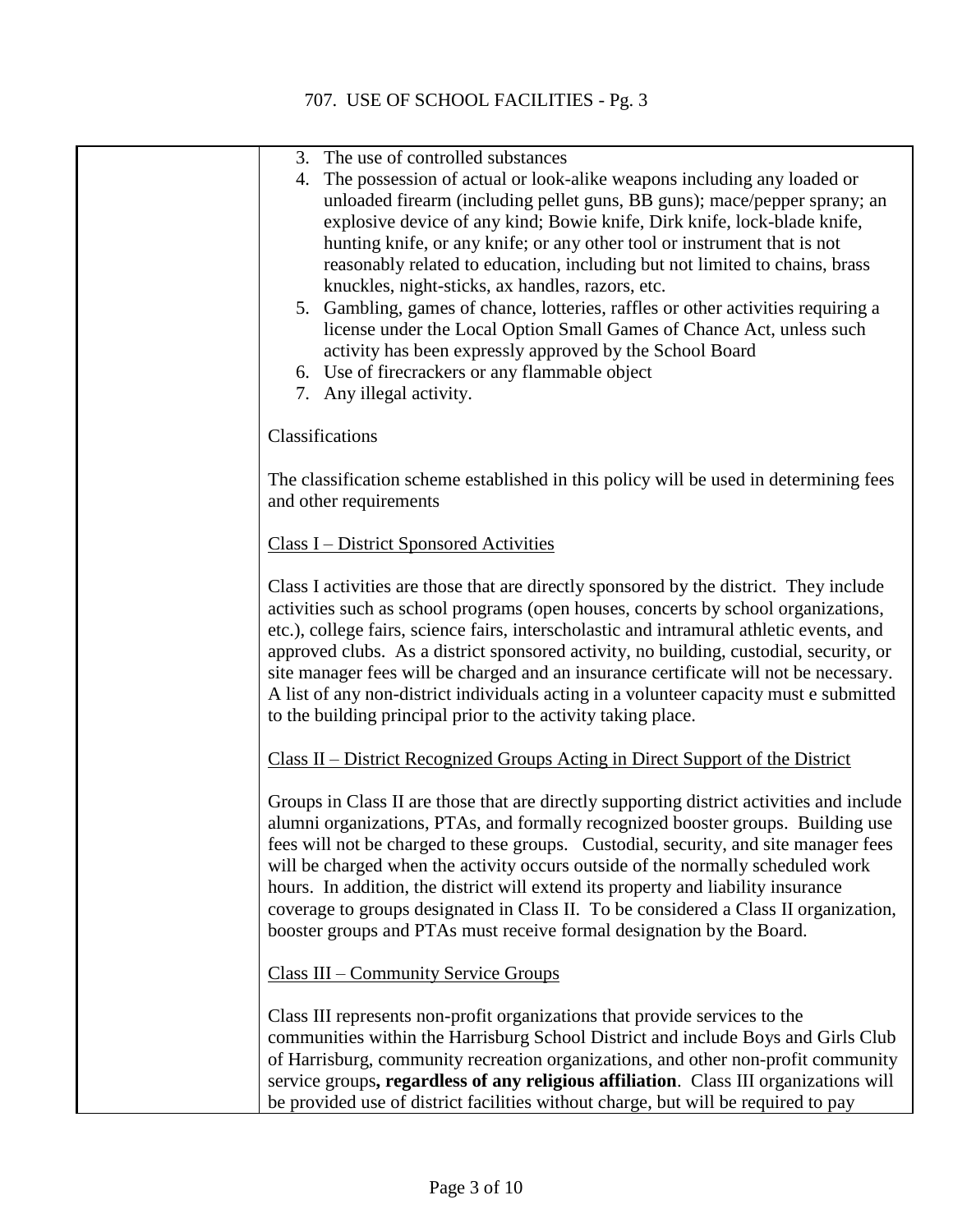| custodial, security, and site manager fees when necessary. They will also be                                                                                                                                                                                                                                                                  |
|-----------------------------------------------------------------------------------------------------------------------------------------------------------------------------------------------------------------------------------------------------------------------------------------------------------------------------------------------|
| required to provide an insurance certificate in the specified amounts naming the<br>district as additional insured.                                                                                                                                                                                                                           |
|                                                                                                                                                                                                                                                                                                                                               |
| $Class IV - All Other Organizations and Individuals$                                                                                                                                                                                                                                                                                          |
| Class IV represents all other organizations and individuals requesting use of district<br>facilities. These groups will be required to pay facilities use fees and custodial,<br>security, and site manager fees when necessary and to provide an insurance<br>certificate in the specified amounts naming the district as additional insured |
| District employees requesting use of district facilities in a capacity other than their<br>official district capacity must conform to the same requirements as any other<br>organization or individual as identified in this policy.                                                                                                          |
| Use of Athletic Facilities                                                                                                                                                                                                                                                                                                                    |
| Organizations in Class IV will be charged a usage fee for the use of any of the<br>district's athletic fields.                                                                                                                                                                                                                                |
| The use of athletic fields is limited to their designated purpose. Altering athletic<br>fields is strictly prohibited. Organizations or individuals using any athletic field will<br>be responsible for the cost of any and all damage.                                                                                                       |
| <b>Responsibilities Of Organizations</b>                                                                                                                                                                                                                                                                                                      |
| Organizations using school facilities shall provide adequate personnel to conduct<br>the activity.                                                                                                                                                                                                                                            |
| 2. If the event is a fund raising event the user is responsible for the payment of any<br>applicable taxes or fees.                                                                                                                                                                                                                           |
| 3. The user shall provide proof of the requisite insurance with the application.                                                                                                                                                                                                                                                              |
| 4. If it is determined that the user/applicant meets the requirement for use of a<br>facility, the user shall be required to enter into a lease agreement with the<br>district.                                                                                                                                                               |
| <b>Number and Type of Personnel</b>                                                                                                                                                                                                                                                                                                           |
| The number, classification and hours required to provide adequate and appropriate<br>personnel for an event shall be determined solely by the district and such<br>determinations shall be based on but not limited to the following circumstances:                                                                                           |
| Number of participants.<br>1.                                                                                                                                                                                                                                                                                                                 |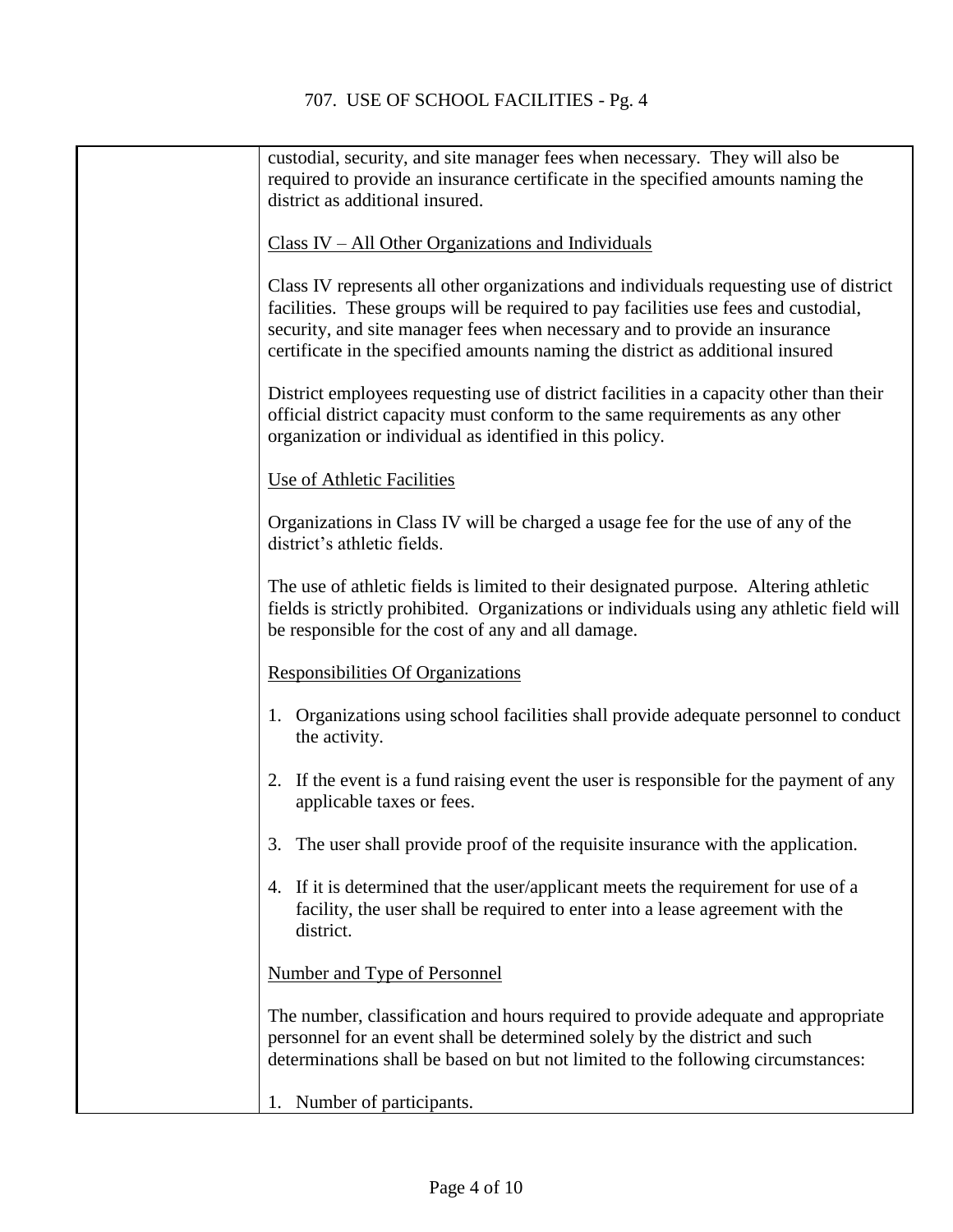| 2. Age of participants.                                                                                                                                                                                                                                                                             |
|-----------------------------------------------------------------------------------------------------------------------------------------------------------------------------------------------------------------------------------------------------------------------------------------------------|
| 3. Type of activity.                                                                                                                                                                                                                                                                                |
| 4. Type of facilities needed.                                                                                                                                                                                                                                                                       |
| 5. Time of activity.                                                                                                                                                                                                                                                                                |
| <b>Availability of Facilities</b>                                                                                                                                                                                                                                                                   |
| No use of facilities, which are outdoors after sunset, shall be permitted unless<br>adequate provision has been made for lighting.                                                                                                                                                                  |
| All district indoor/outdoor facilities shall be available to all organizations Monday<br>through Thursday, 4:00 p.m. to 9:00 p.m.; Friday, 4:00 p.m. to 10:00 p.m.; Saturday,<br>8:00 a.m. to 10:00 p.m.; Sunday, 1:00 p.m. to 9:00 p.m.; and non-instructional<br>weekdays, 8:00 a.m. to 9:00 p.m. |
| <b>Regulations for Use</b>                                                                                                                                                                                                                                                                          |
| Facilities may not be filled beyond rated capacity. The total number of participants<br>and spectators must be identified on the application form.                                                                                                                                                  |
| Only those activities specifically identified on the application and approved by the<br>School Board are allowed.                                                                                                                                                                                   |
| Sponsors or supervisors of the activity must remain on the premises until all of the<br>participants and spectators have left the facility.                                                                                                                                                         |
| Accidents involving persons and/or property must be reported to school officials<br>immediately.                                                                                                                                                                                                    |
| Requests for lighting and/or sound equipment must be made at the time of the<br>application. Only school district staff may operate lighting and sound systems. A<br>fee will be charged for such service.                                                                                          |
| It shall be the responsibility of the organization or individual using school facilities<br>to control the conduct of persons attending the activity and to limit their access to<br>only those areas that have been assigned for their use. Such control shall include the<br>prevention of:       |
| Disrespect to a school representative<br>$\mathbf{I}$<br>$\overline{2}$<br>Disorder or misconduct inside or outside the facility prior to, during, or after<br>the time period for which permission has been granted                                                                                |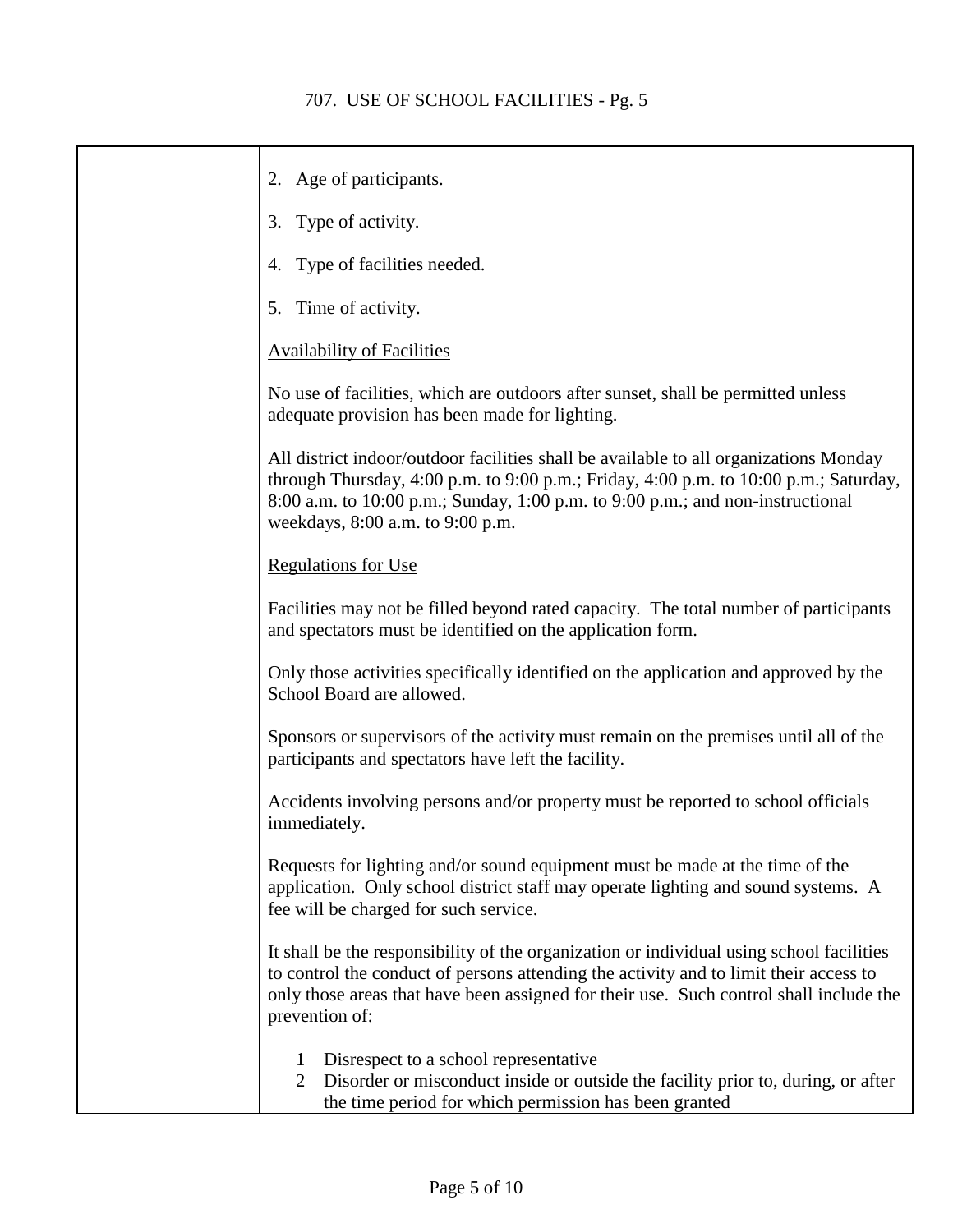| Permitting food and/or drink in areas other than for which permission has<br>3 <sup>1</sup><br>been granted                                                                                                                                                                                                                                                                                                                                                                                                                                                                             |
|-----------------------------------------------------------------------------------------------------------------------------------------------------------------------------------------------------------------------------------------------------------------------------------------------------------------------------------------------------------------------------------------------------------------------------------------------------------------------------------------------------------------------------------------------------------------------------------------|
| Parking vehicles on grass areas, sidewalks, fire lanes, or any other area not<br>$\overline{4}$<br>designated for parking.                                                                                                                                                                                                                                                                                                                                                                                                                                                              |
| <b>Insurance</b>                                                                                                                                                                                                                                                                                                                                                                                                                                                                                                                                                                        |
| All Class III and Class IV groups shall obtain commercial general liability insurance<br>with limits no less than \$1,000,000 per incident and in aggregate and must include<br>both bodily injury liability and property damage liability and must include<br>participant coverage. A certificate of insurance from the agent or carrier must name<br>the Harrisburg School District as additional insured and be received by the district<br>Business Office no later than one (1) week prior to the event.                                                                           |
| The user agrees to indemnify and hold the district harmless for any and all damages<br>to the school or other property by any person or persons attending the affair and to<br>indemnify and hold harmless the school district against liability for any and all<br>damage to any person or persons for injuries including death.                                                                                                                                                                                                                                                       |
| <b>Withdrawal of Privilege</b>                                                                                                                                                                                                                                                                                                                                                                                                                                                                                                                                                          |
| The use of school facilities is a privilege and may be denied or withdrawn when<br>circumstances dictate that the organization has not complied with this policy, such<br>circumstances include but are not limited to:                                                                                                                                                                                                                                                                                                                                                                 |
| Failure to exercise proper control over participants<br>1<br>2 Damage to school property                                                                                                                                                                                                                                                                                                                                                                                                                                                                                                |
| 3 Failure to comply with directions from school personnel<br>Non-payment of fees or proper insurance documentation<br>$\overline{4}$                                                                                                                                                                                                                                                                                                                                                                                                                                                    |
|                                                                                                                                                                                                                                                                                                                                                                                                                                                                                                                                                                                         |
| Fees                                                                                                                                                                                                                                                                                                                                                                                                                                                                                                                                                                                    |
| The Board will from time to time review and set the fees for use of District facilities.<br>The approved fee schedule will be appended to the Lease of School Facilities request<br>form.                                                                                                                                                                                                                                                                                                                                                                                               |
| All fees due to the school district must be paid at least one week prior to the event.<br>Fees will include the rental cost as well as an estimate for any custodial, security, or<br>site monitors. A final accounting of the cost of custodial, security, and site<br>monitoring fees will be provided after the event. If there is a balance due, it must be<br>paid in full within one week of receipt of the invoice. If the district owes the renter<br>for overpayment, it will refund the balance due.<br>Rental fees do not include custodial, security, or site manager fees. |
|                                                                                                                                                                                                                                                                                                                                                                                                                                                                                                                                                                                         |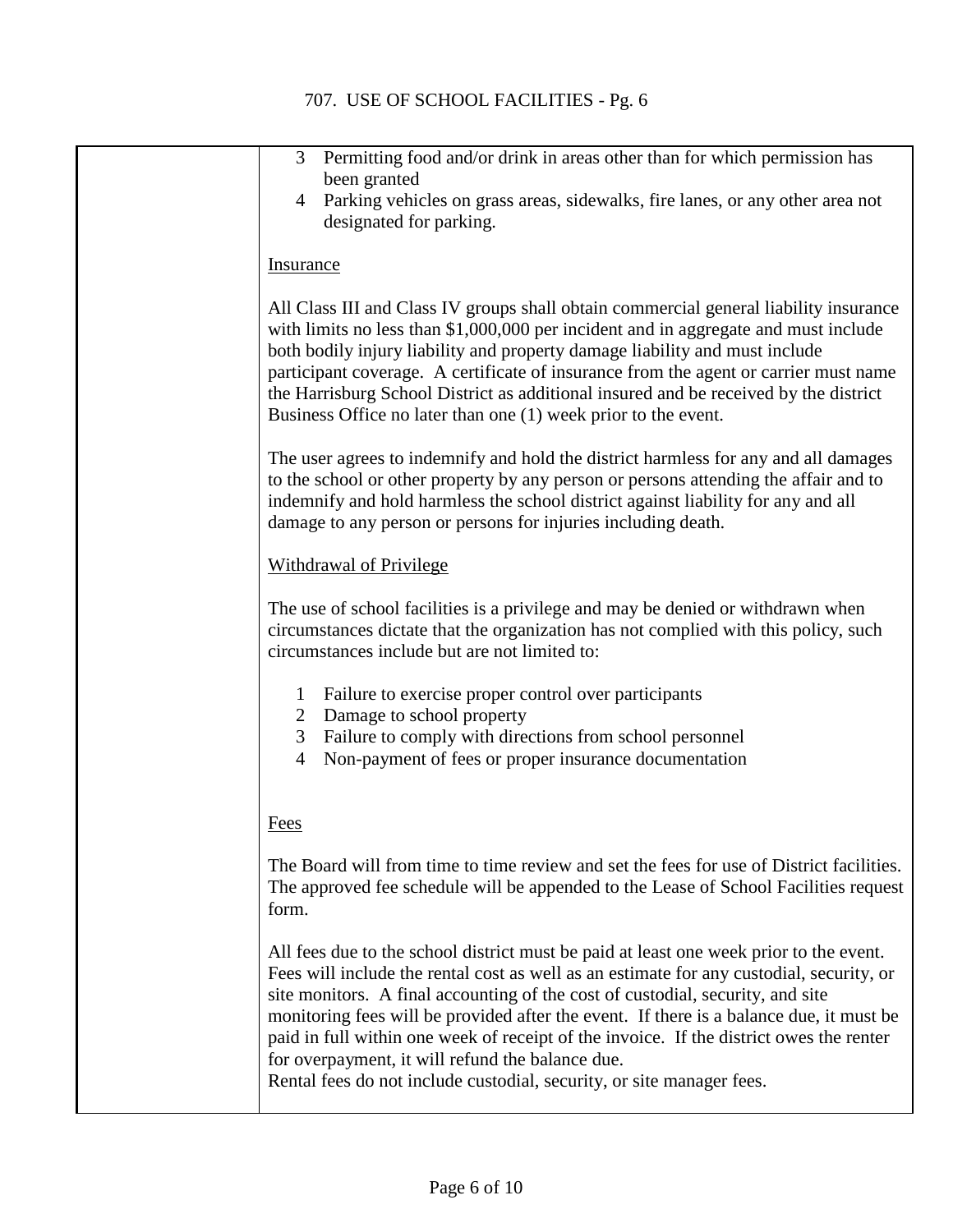## 707. USE OF SCHOOL FACILITIES - Pg. 7

## HARRISBURG SCHOOL DISTRICT **2101 NORTH FRONT STREET, BUILDING 2 HARRISBURG, PENNSYLVANIA 17110**

## **LEASE OF SCHOOL FACILITIES**

|                         | The $\qquad$                                                                                                                                                                            |                                                                                                                      |  |
|-------------------------|-----------------------------------------------------------------------------------------------------------------------------------------------------------------------------------------|----------------------------------------------------------------------------------------------------------------------|--|
|                         | (Name of Organization)                                                                                                                                                                  |                                                                                                                      |  |
|                         | $\sigma$ of $\sim$                                                                                                                                                                      |                                                                                                                      |  |
|                         |                                                                                                                                                                                         | (Address of Organization)                                                                                            |  |
|                         |                                                                                                                                                                                         | in consideration of permission granted by the Board of School Directors of the Harrisburg School District to use the |  |
|                         |                                                                                                                                                                                         | (Designate School Facility to be Used)                                                                               |  |
|                         | on $\qquad \qquad$<br>(Date)                                                                                                                                                            | agrees to be governed by the following policies set forth                                                            |  |
|                         |                                                                                                                                                                                         | in the attached document regulations and to assume the obligations therein provided that the lessors agree:          |  |
| 1.                      | To enter and leave the school building or facility through doors designated by the building monitor or security<br>officer.                                                             |                                                                                                                      |  |
| 2.                      | To confine the activities of the organization to the room or space provided for its use and to ensure that<br>individuals do not enter other areas or rooms except restroom facilities. |                                                                                                                      |  |
| 3.                      | To indemnify the Harrisburg School District for loss or damage to real or personal property resulting from any<br>cause whatsoever, through use of the school facility.                 |                                                                                                                      |  |
| 4.                      | To pay the Harrisburg School District in accordance with the attached schedule:                                                                                                         |                                                                                                                      |  |
|                         | Rental Fee                                                                                                                                                                              | $\frac{1}{2}$                                                                                                        |  |
| <b>Custodial Fee</b>    |                                                                                                                                                                                         | $\frac{1}{2}$                                                                                                        |  |
| <b>Monitor Fee</b>      |                                                                                                                                                                                         | $\frac{1}{2}$                                                                                                        |  |
| <b>Security Deposit</b> |                                                                                                                                                                                         | $\frac{1}{2}$                                                                                                        |  |
|                         | <b>Security Fee</b>                                                                                                                                                                     | $\frac{\sqrt{2}}{2}$                                                                                                 |  |
|                         | <b>TOTAL</b>                                                                                                                                                                            | $\frac{1}{2}$                                                                                                        |  |

5. To present to the Business Manager, at least fourteen (14) days before the activity, a Certificate of Liability Insurance absolving the school district from liability for personal injury incurred in using the facility.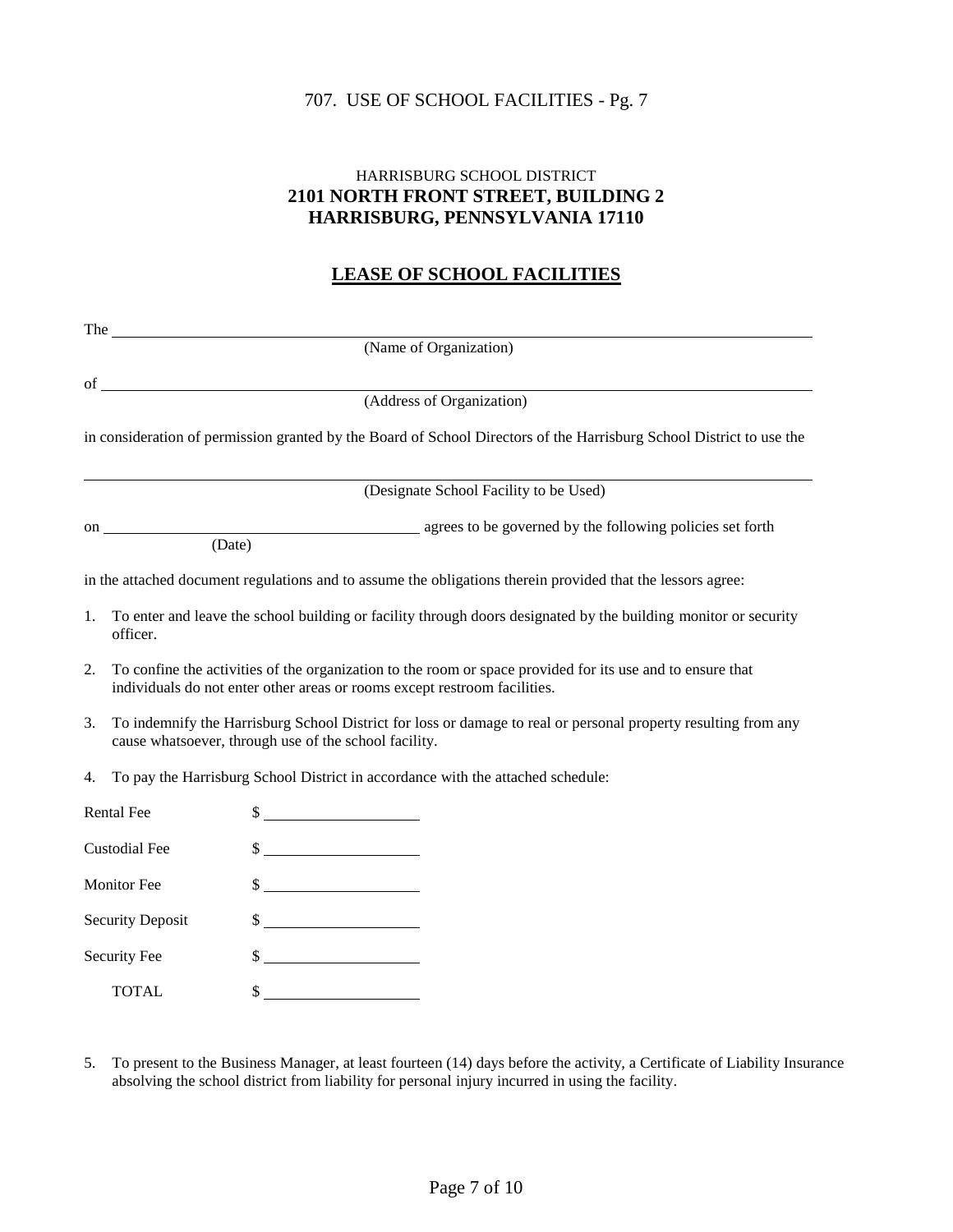#### **6. Each and every one of the terms and conditions set forth in Board Policy No. 707, Use of School Facilities, regarding use of school facilities is incorporated in this Lease by reference.**

Having read and understood the attached policies as set forth by the Harrisburg School District's "Policy on Use of School Facilities," we hereby agree to abide by all rules and regulations in said policy and willingly affix our signatures.

|               |     | (Name of Organization)                                |  |
|---------------|-----|-------------------------------------------------------|--|
| (Date)        | BY: | (Signature of Authorized Officer)                     |  |
| <b>ATTEST</b> |     |                                                       |  |
| (Date)        |     | HARRISBURG SCHOOL DISTRICT<br><b>Business Manager</b> |  |

ATTEST

Please sign two (2) copies and return one (1) copy, with remittance, to the Business Manager, the Harrisburg School District, Administration Building, 2101 North Front Street, Building 2, Harrisburg, PA 17110.